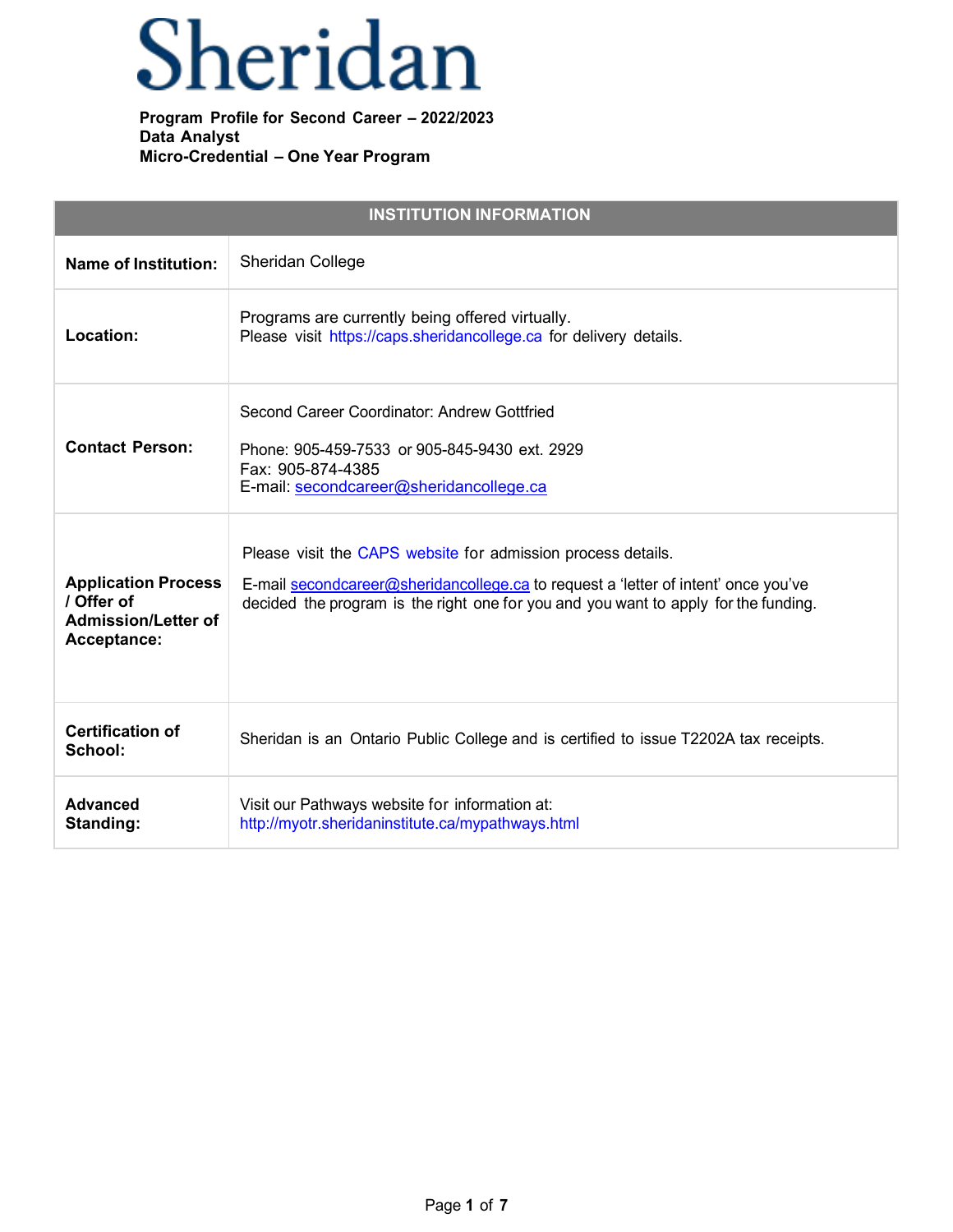

|                                                                                             |                                                                                                                                                                                                                                                                                                                                                                                   | <b>PROGRAM INFORMATION</b>                                     |                                            |  |
|---------------------------------------------------------------------------------------------|-----------------------------------------------------------------------------------------------------------------------------------------------------------------------------------------------------------------------------------------------------------------------------------------------------------------------------------------------------------------------------------|----------------------------------------------------------------|--------------------------------------------|--|
| Program Name/<br><b>Credential:</b>                                                         | Data Analyst / Micro-Credential                                                                                                                                                                                                                                                                                                                                                   |                                                                |                                            |  |
| <b>Program-Specific</b><br><b>Admission</b><br><b>Requirements:</b>                         | https://caps.sheridancollege.ca/products/data-analyst.aspx                                                                                                                                                                                                                                                                                                                        |                                                                |                                            |  |
| <b>Program Offered</b><br><b>JAN 2022</b><br><b>Start/End dates</b><br>by semester          | Jan 10, 2022<br>1<br>To<br>Apr 15, 2022                                                                                                                                                                                                                                                                                                                                           | May 9, 2022<br>To<br>$\overline{2}$<br>Aug 12, 2022            | Sept. 12, 2022<br>To<br>3<br>Dec. 16, 2022 |  |
| <b>Program Offered</b><br><b>MAY 2022</b><br><b>Start/End dates</b><br>by semester          | May 9, 2022<br>1<br>To<br>Aug 12, 2022                                                                                                                                                                                                                                                                                                                                            | Sept. 12, 2022<br>$\overline{2}$<br>To<br>Dec. 16, 2022        | Jan. 9, 2023<br>3<br>To<br>Apr. 14, 2023   |  |
| <b>Program Offered</b><br><b>SEPTEMBER</b><br>2022<br><b>Start/End dates</b><br>by semester | Sept. 12, 2022<br>1<br>To<br>Dec. 16, 2022                                                                                                                                                                                                                                                                                                                                        | Jan. 9, 2023<br>$\overline{\mathbf{2}}$<br>To<br>Apr. 14, 2023 | May 8, 2023<br>3<br>To<br>Aug. 11, 2023    |  |
| <b>Program Offered</b><br><b>JAN 2023</b><br><b>Start/End dates</b><br>by semester          | Jan. 9, 2023<br>1<br>Τo<br>Apr. 14, 2023                                                                                                                                                                                                                                                                                                                                          | May 8, 2023<br>$\mathbf 2$<br>To<br>Aug. 11, 2023              | Sept 12, 2023<br>3<br>To<br>Dec 16, 2023   |  |
| <b>Program Offered</b><br><b>MAY 2023</b><br><b>Start/End dates</b><br>by semester          | May 8, 2023<br>1<br>To<br>Aug. 11, 2023                                                                                                                                                                                                                                                                                                                                           | Sept 12,<br>2023 To<br>$\mathbf{2}$<br>Dec 16, 2023            | Jan. 9, 2024<br>To<br>3<br>April 16 2024   |  |
| Program Length/<br><b>Hours/Weeks:</b>                                                      | Program duration (weeks):45<br>Total instructional hours: 141<br>Programs starting in September have a holiday break of approximately 3 weeks.<br>Programs starting in January and May run continuously over 8 months (no summer<br>break), with two weeks between semesters.<br>Students will be notified about their class schedule prior to the beginning of each<br>semester. |                                                                |                                            |  |
| <b>Class Size:</b>                                                                          | Approximately 35                                                                                                                                                                                                                                                                                                                                                                  |                                                                |                                            |  |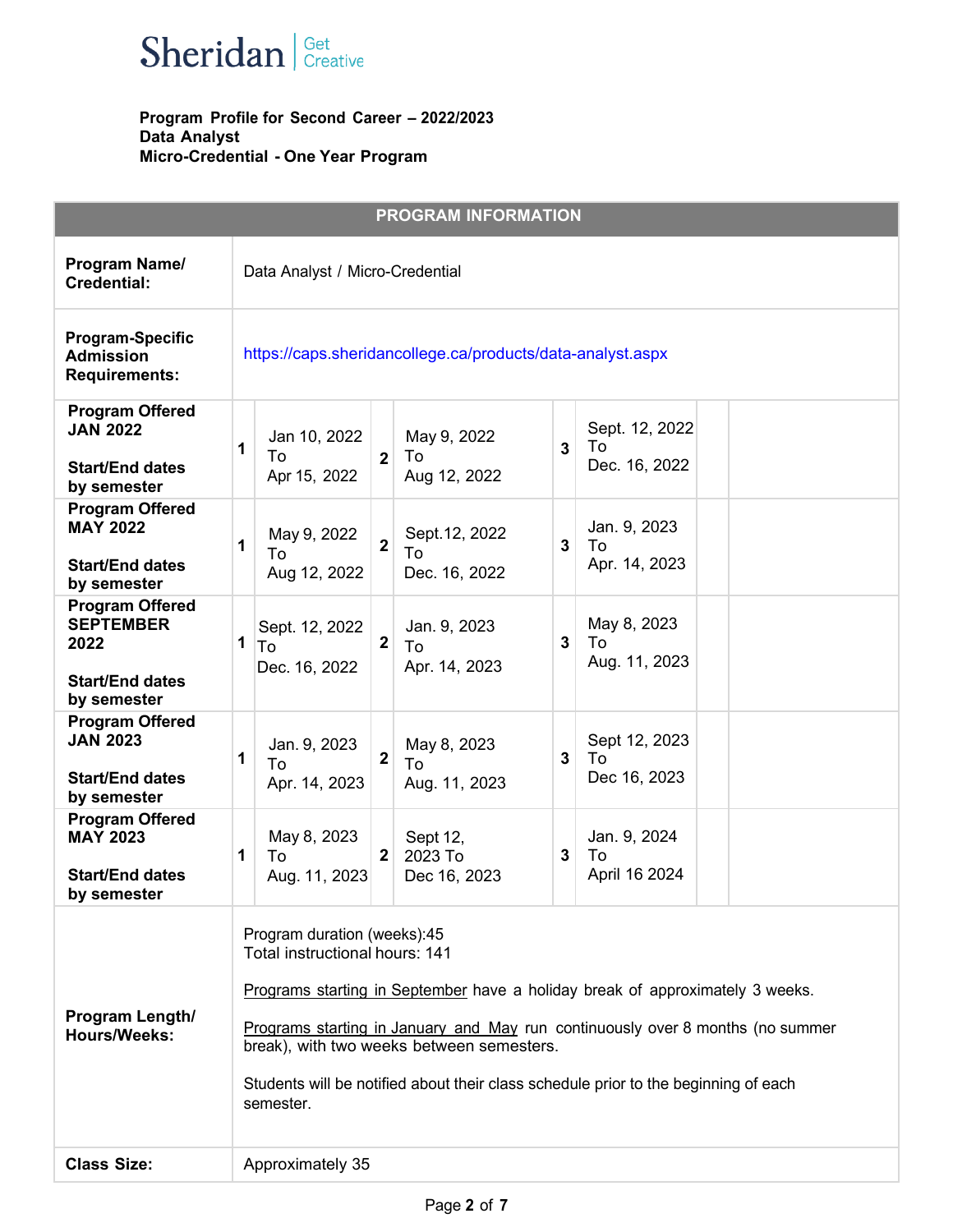

| <b>Course Outline:</b> | https://www.sheridancollege.ca/programs/courses/course-outline-search |
|------------------------|-----------------------------------------------------------------------|
|                        |                                                                       |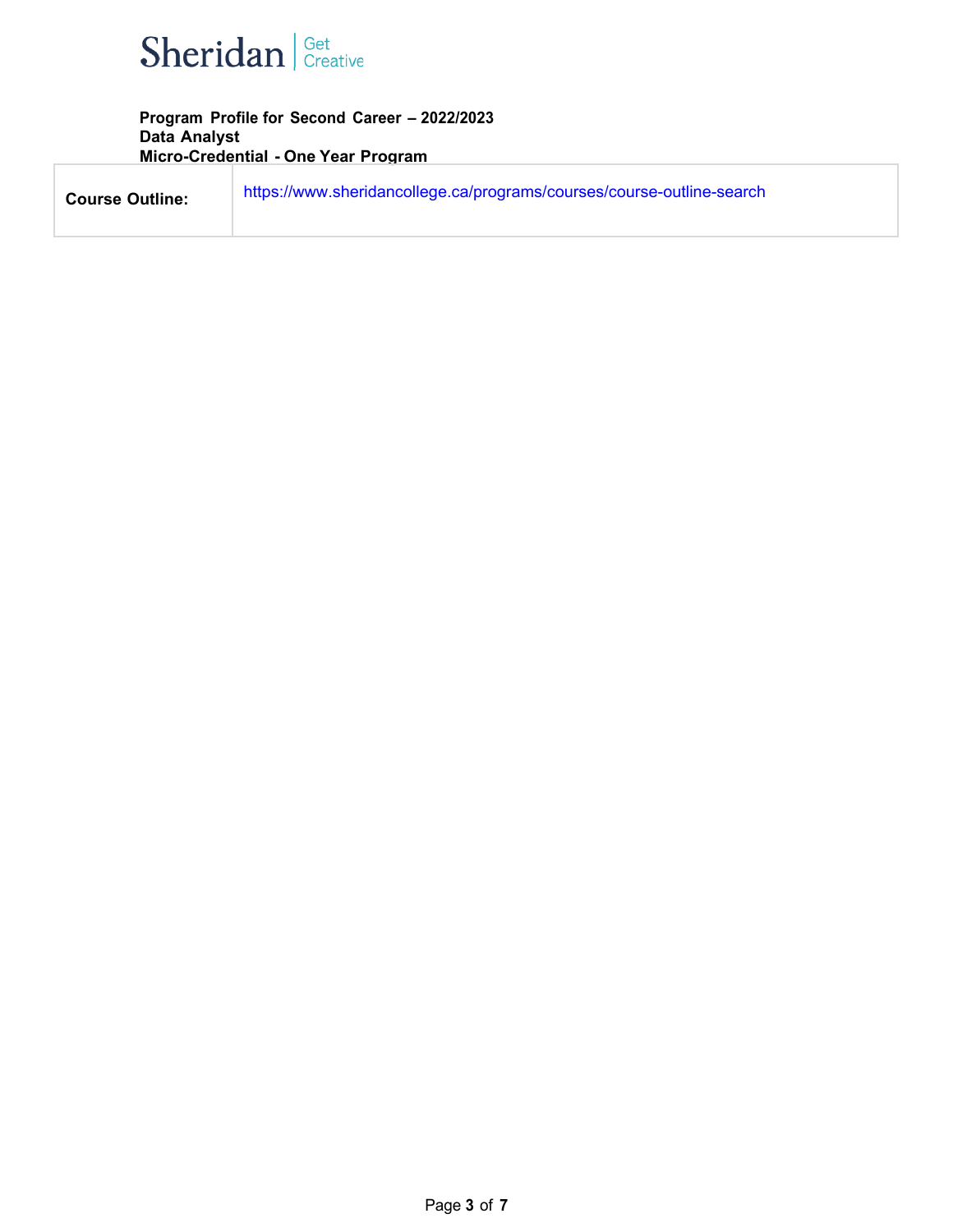

|                                                                                                       | \$882.54                                                                                                                                                                                                                                                                                                                                                                                                              |
|-------------------------------------------------------------------------------------------------------|-----------------------------------------------------------------------------------------------------------------------------------------------------------------------------------------------------------------------------------------------------------------------------------------------------------------------------------------------------------------------------------------------------------------------|
| <b>Annual Tuition:</b>                                                                                | https://caps.sheridancollege.ca/products/data-analyst-micro-credential.aspx                                                                                                                                                                                                                                                                                                                                           |
| (applicable at time<br>of publication -<br>subject to change<br>without notice)                       | Tuition fees are regulated by the Ministry of Advanced Education and Skills Development<br>and a change could be made by action of the Ontario Government.<br>As the Fee Guide is prepared in advance, Sheridan reserves the right to make changes<br>due to errors and omissions. Additional fees will apply for some programs with a modified<br>curriculum. All information provided is current as of publication. |
| Parking:<br>(applicable at time<br>of publication -<br>subject to change<br>without notice)           | https://epark.sheridancollege.ca/                                                                                                                                                                                                                                                                                                                                                                                     |
| <b>Book Costs:</b><br>(applicable at time<br>of publication -<br>subject to change<br>without notice) | \$0                                                                                                                                                                                                                                                                                                                                                                                                                   |
| <b>Other Costs:</b>                                                                                   | Ancillary fees - \$149.07                                                                                                                                                                                                                                                                                                                                                                                             |
| <b>Payment Policy for</b><br><b>Second Career:</b>                                                    | Purchase your course from our CAPS website when the courses become available and<br>provide your receipt to your ministry.                                                                                                                                                                                                                                                                                            |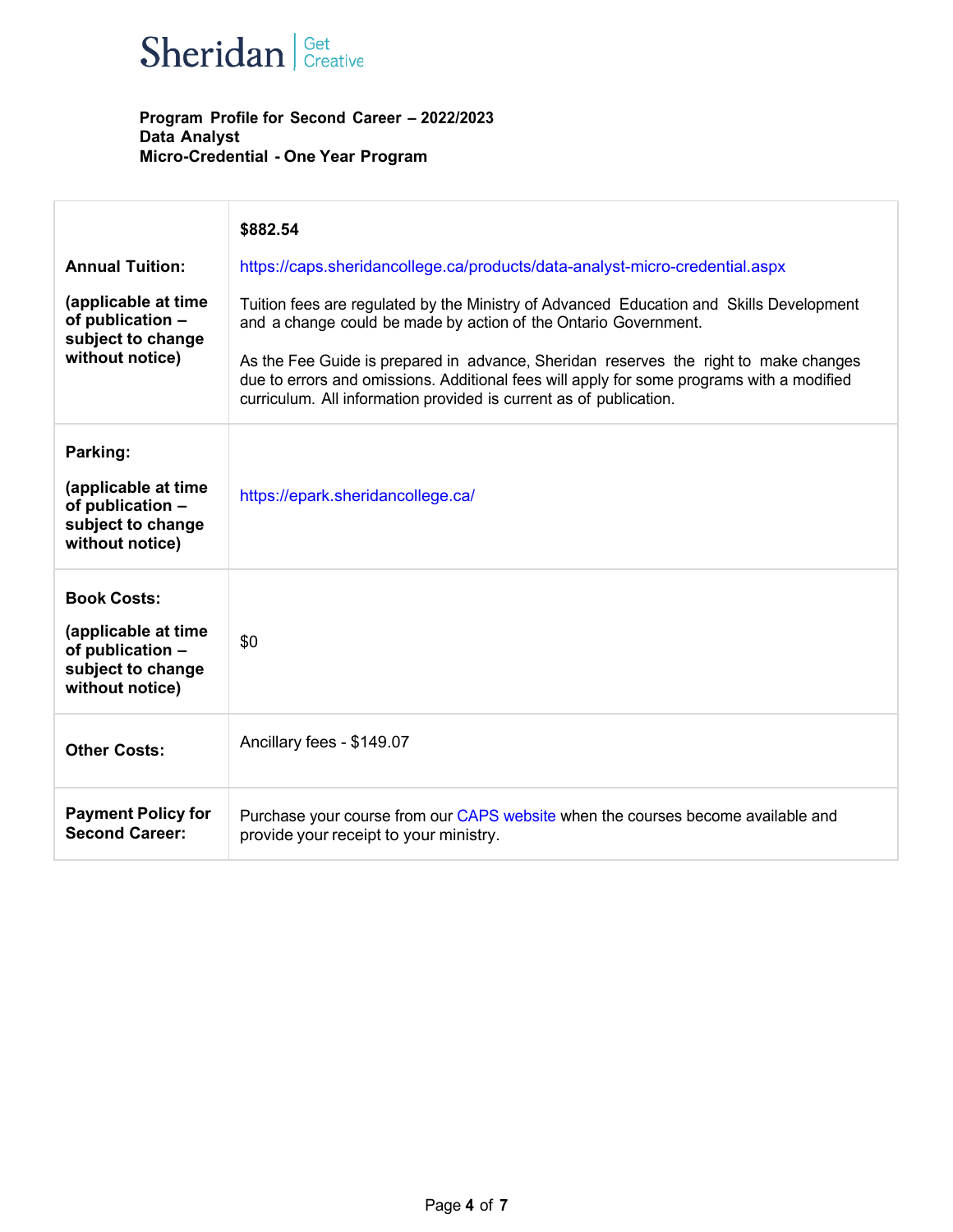

| <b>Withdrawal/Refund</b><br><b>Policy</b>                                                                             | For refunds or withdrawals, please visit:<br>https://caps.sheridancollege.ca/student-guide/transfers-refunds-and-withdrawals.aspx<br>Please note: As a Second Career-funded student, all refunds are to be returned to your<br>funder.                                                                                                                              |
|-----------------------------------------------------------------------------------------------------------------------|---------------------------------------------------------------------------------------------------------------------------------------------------------------------------------------------------------------------------------------------------------------------------------------------------------------------------------------------------------------------|
| <b>Your Second Career</b><br>and Career<br><b>Opportunities:</b>                                                      | Students will learn to be versed in statistical and mathematical concepts and will be<br>comfortable writing basic R and Python scripts. These foundational courses balance three<br>aspects of core data science: Statistics, Data Modelling and ML, and Ethics.                                                                                                   |
| <b>Please identify the</b><br>main skill learners<br>can expect to gain<br>upon completion of<br>the micro-credential | Understand and apply the fundamentals of data science and predictive modeling.<br>$\bullet$<br>Utilize advanced statistical concepts.<br>$\bullet$<br>Use tools and technologies related to data mining and analysis.<br>$\bullet$<br>Provide impactful strategies for presentation of data, with solid business-related<br>$\bullet$<br>outcomes.                  |
| <b>Method of</b><br>Instruction:                                                                                      | online                                                                                                                                                                                                                                                                                                                                                              |
| <b>Equipment</b><br><b>Availability:</b>                                                                              | Students will have access to computers in open access computer labs.                                                                                                                                                                                                                                                                                                |
| <b>Instructor</b><br><b>Qualifications:</b>                                                                           | Our faculty is hired based on a combination of industry experience and academic<br>qualifications. Most faculty have relevant Master's degrees and/or professional<br>certifications where applicable.<br>Our faculty is provided with opportunities to engage in professional development to<br>ensure currency in their field and proficiency in teaching adults. |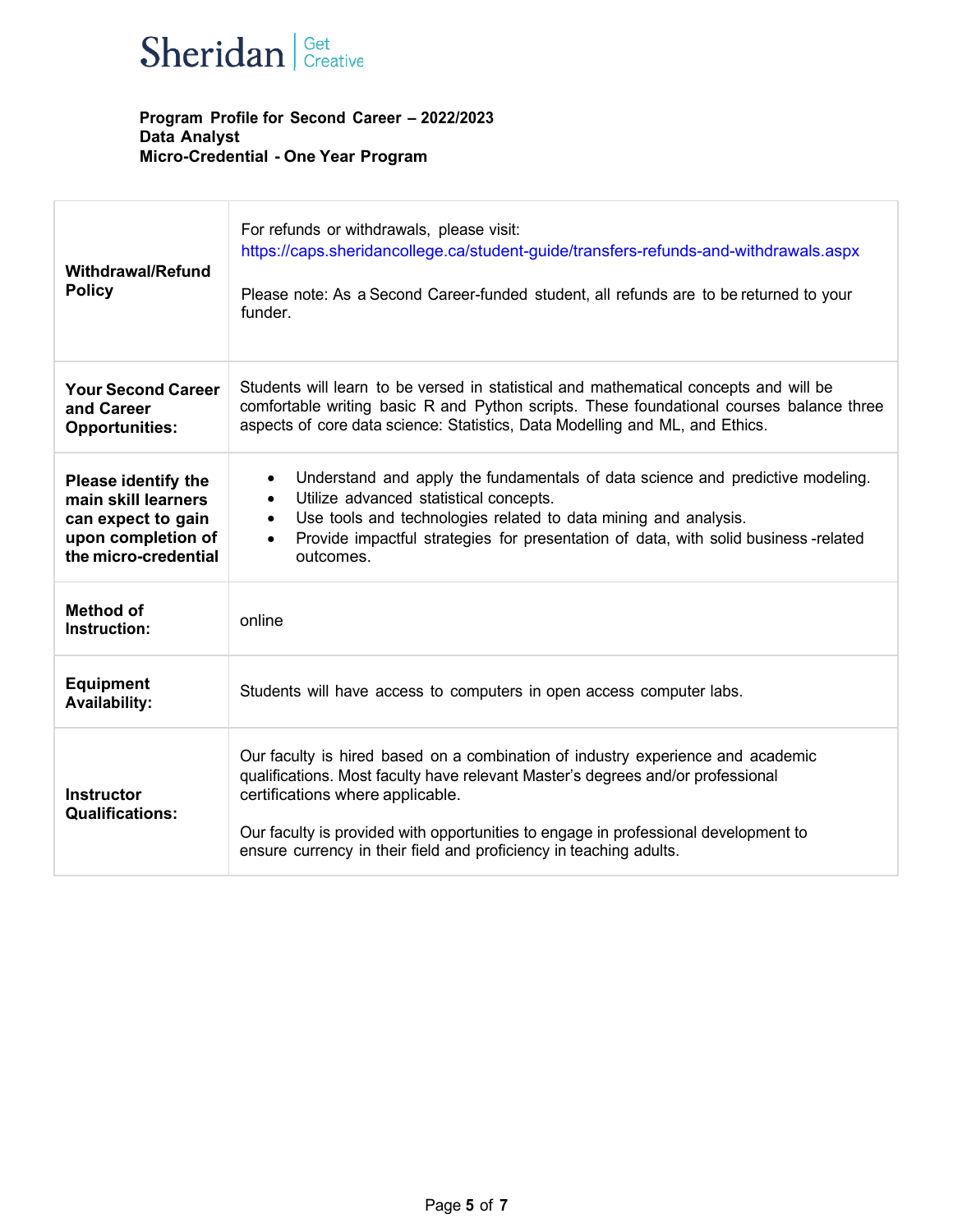

| <b>Curriculum Design:</b>                                                         | All programs are designed and kept up to date with input from Research and Innovation<br>teams which include representation from employers and industry organizations.<br>The Centre for Teaching and Learning at Sheridan oversees the design of new programs<br>and courses and maintains a schedule of program review to keep programs up to date.                                                                                                                                                                                                                                                                     |  |
|-----------------------------------------------------------------------------------|---------------------------------------------------------------------------------------------------------------------------------------------------------------------------------------------------------------------------------------------------------------------------------------------------------------------------------------------------------------------------------------------------------------------------------------------------------------------------------------------------------------------------------------------------------------------------------------------------------------------------|--|
| <b>Evaluation of</b><br>Instructors,<br><b>Courses and</b><br>Programs:           | Students have the opportunity to complete a formal evaluation of the course and instructor<br>at the end of each course.<br>Public colleges must survey students, graduates and employers as mandated by the<br>Ministry of Advanced Education and Skills Development to obtain information on Key<br>Performance Indicators (KPIs). Please visit:<br>https://www.sheridancollege.ca/about/administration-governance/policies-accountability/<br>key-performance-indicators                                                                                                                                               |  |
| <b>Physical Facilities:</b>                                                       | Sheridan classrooms and campus facilities are accessible and are designed to support a<br>wide range of applied learning activities. Classrooms and labs are equipped with modern<br>technology, including digital AV teaching and learning aids. Our Trafalgar, Davis and<br>Hazel McCallion campuses have physical f itness facilities, full-service cafeterias, modern<br>learning resource centres and vibrant student centres which contribute to supporting<br>student learning and lif e. Each campus has attractive grounds that provide a relaxing<br>counterpoint to the hustle and bustle of student activity. |  |
| <b>Additional Supports</b><br>and Resources:                                      | As a public college, Sheridan is able to offer a full range of student services and supports.<br>Please review our services by visiting:<br>https://www.sheridancollege.ca/student-life/student-services                                                                                                                                                                                                                                                                                                                                                                                                                  |  |
| <b>Accessibility:</b>                                                             | The Accessible Learning Services Office facilitates equal access for eligible students with<br>disabilities by coordinating reasonable academic accommodations and support services.<br>For more information on student accommodations, please visit:<br>https://www.sheridancollege.ca/student-life/student-services/accessible-learning-services                                                                                                                                                                                                                                                                        |  |
| <b>Key Performance</b><br>Indicators (KPI) -<br>(graduation,<br>employment rates) | https://www.sheridancollege.ca/about/administration-governance/policies-accountability/<br>key-performance-indicators                                                                                                                                                                                                                                                                                                                                                                                                                                                                                                     |  |
| <b>ADDITIONAL NOTES</b>                                                           |                                                                                                                                                                                                                                                                                                                                                                                                                                                                                                                                                                                                                           |  |